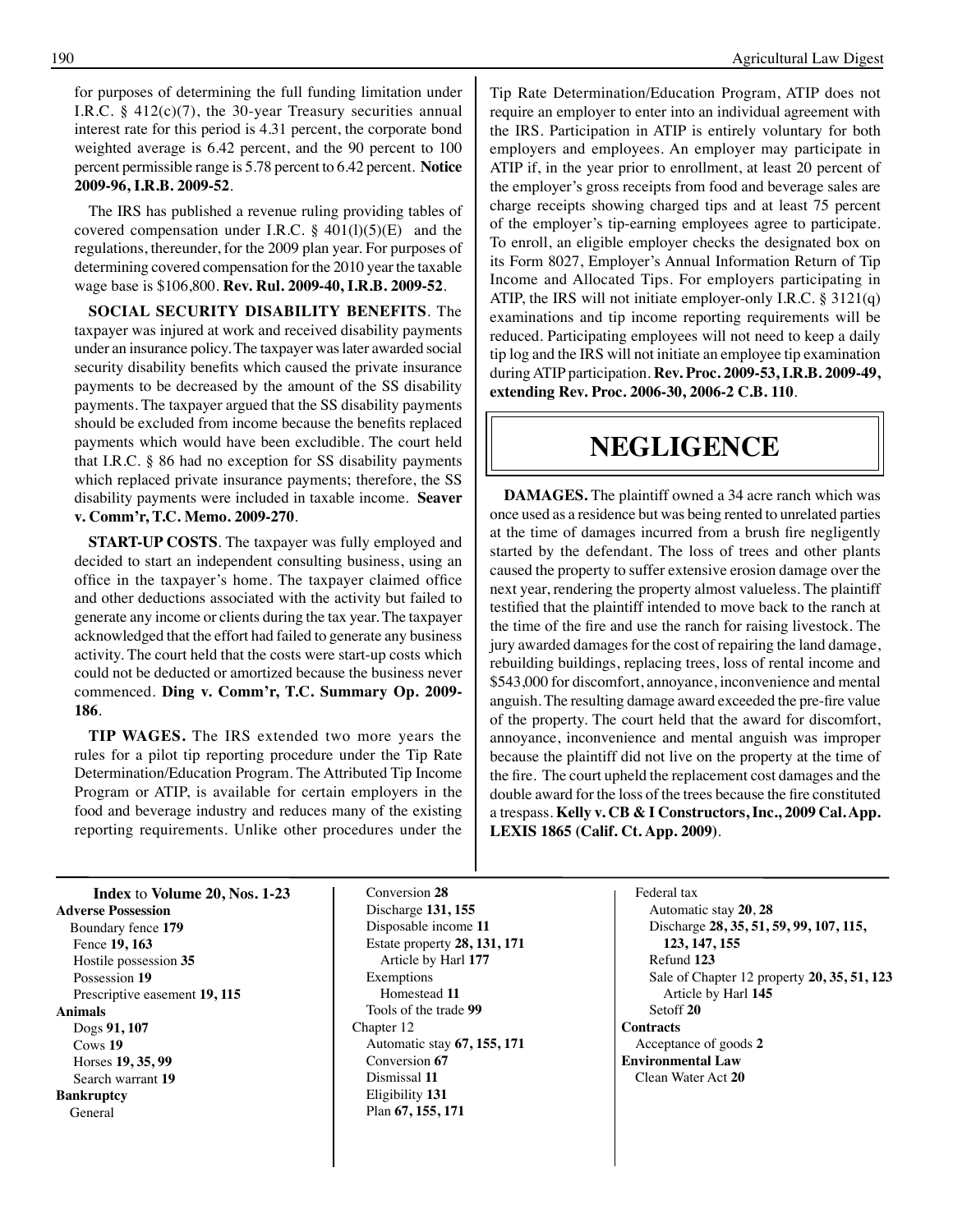**Federal Agricultural Programs** Agricultural Water Enhancement Program **20** Animal identification **20** Beginning Farmer and Rancher Development Program **139** Biobased products **123** Brucellosis **107, 155, 171** Captive cervids **59** Chicken **115** Country-of origin labeling **20, 51, 107** Conservation reserve program **107**, **116**, **123** Crop disaster program **3** Crop insurance **99, 107, 139, 147** Disaster assistance **139, 147** Environmental Quality Incentives Program **21** Farm and ranch protection program **107** Farm loans **59**, **123** Farm programs **11** Farm and Ranch Lands Protection Program **21** Genetically-modified organisms **155** Grapefruit **59** Grain sorghum **116** Grassland Reserve Program **21** Imports **21** Livestock indemnity program **108** Market Access Program **139** Meat **21, 147** Meat inspection **51** National Aquatic Animal Health Plan **131** New Era Rural Technology Competitive Grants Program **139** Noxious weeds **91** Packers and Stockyards Act **3, 67, 156** Payment limitations **11**  Peas **99** Sheep and goats **59** Specialty crop block grant program **59** Specialty crop research initiative **139** Storage facility loans **131** Sugar **59** Swine **59** Tuberculosis **51, 148**, **156** Wetlands Reserve Program **21** Wetlands **67**  Wheat **179 Federal Estate and Gift Taxation** Abatement of interest and penalties **179** Basis of property **148** Article by Harl **137** Charitable deduction **12, 108, 124** Claims **163** Does the estate tax adversely affect farmers? **83** Estate property **43, 68, 75** Estate property **1310** Estate tax len 171 Family-owned business deduction **156** Fiduciary liability for estate tax Article by Harl **17** GSTT **12, 36, 43, 68, 75, 91, 132, 140**, **148**

Gifts **75**, **83, 99**, **108**, **124**, **156** Gross estate **51**, **156** IRA **3, 68, 116, 148, 164** Installment payment of estate tax **68, 116**, **156** Article by Harl **49** Installment payment of estate tax deficiency **43** Jurisdiction **28** Legislation **68** Marital deduction **51, 75, 83, 108**, **179** Protective election **156** Retained interests in trusts **76** Revocable transfers **108** Special use valuation **124**, **157** Article by Harl **41, 57** Split-dollar life insurance **3, 43, 100** Transferee liability **12** Transfers with retained interests **83** Trusts **172** Valuation **12, 29, 60**, **76, 132, 140**, **148** Article by Harl **1, 33 Federal Income Taxation** Legislation **36** Article by Harl **25, 169** Accounting method **132** Advanced energy project credit **124** Agricultural chemicals security credit **21** Alimony **12**, **44**, **164** Alternative vehicle credit **68** Assessments **157** Audit techniques guide **68** Bad debt deduction **83** Business expenses **3, 13**, **44**, **52**, **116** Capital expenses **76** Capital losses **157** Capital gains **29**, **132** Carbon dioxide sequestration credit **157** Cash for clunkers Article by Harl **105** Casualty loss **21**, **29**, **36**, **44**, **117, 132** Charitable deductions **3**, **60**, **76**, **132**, **148** Constructive receipt **60**, **68** Cooperatives **36, 140**, **179** Corporations Accounting method **4**, **179** Check-the-box election **140** Constructive dividends **4, 172** Controlled corporations **84** Distributions **29** Employment taxes **13** Environmental cleanup assistance **29** Estimated tax **124** Executive compensation **84** Life insurance **140** Officer compensation **52** Officers as employees **157** Reorganizations **4**, **76** Worthless stock **4** Constructive receipt of income **172** Cost-sharing payments **125** County and municipal bonds **91** Court awards and settlements **4**, **22**, **36**, **44**, **77**, **91**, **100**, **108**, **125**, **148**, **157**, **164** Crop insurance proceeds **100**

Deduction for new auto purchases **92** Dependents **4**, **44**, **52**, **84**, **149** Depletion **140** Depreciation **13**, **22**, **45**, **60**, **109, 125, 133, 172**, **180** Article by Harl **73** Disabled access credit **52**, **84** Disasters **101** Disaster losses **4, 13**, **29**, **37**, **45**, **52**, **69**, **84, 101**, **109**, **117**, **125**, **133**, **140**, **157**, **172** Article by Harl **121** Discharge of indebtedness **84**, **92**, **125**, **133**, **141**, **149**, **164**, **180** Domestic production deduction **13**, **30**, **45**, **149**, **165**, **180** Education expenses **53**, **85**, **125** Electricity production credit **61**, **85** Electric vehicle credits **77** Employee expenses **69**, **149**, **180** Employment benefits **22**, **37**, **61**, **92**, **101** Employment search expenses **109** Employment taxes **14**, **165** Energy Credit **165**, **180** Energy efficiency improvements credit **92** Enhanced oil credit **141** Ethanol producer credit **141** Excise taxes **149** Expense method depreciation **30**, **157** Federal tax deposits **61** Filing status **117**, **149** First-time home buyer credit **22**, **37**, **53**, **69**, **125**, **149**, **180** Fuel credit **61** Gambling expenses **53**, **61** General welfare exclusion **37** Health savings accounts **85** Hedges **141** Hobby losses **5**, **101**, **117**, **141**, **150** Home office **150** Homeowner affordability and stability plan payments **101** Incentives for vehicle trade-ins **102** Income **69**, **85** IRA **5**, **14**, **22**, **30**, **53**, **69**, **77**, **85**, **117**, **125**, **150**, **158**, **165**, **173**, **181** Information returns **22**, **181** Innocent spouse **5, 14**, **30**, **37**, **45**, **53**, **61**, **69**, **77**, **85**, **92**, **102**, **110**, **165**, **172** Information returns **92** Installment payment of taxes **38** Installment reporting **61**, **125**, **141**, **150**, **165** Article by Harl **161** Interest rate **45**, **85**, **134**, **182** Internal Revenue Service **53**, **77** Inventory expenses **30** Involuntary exchanges **38, 150**, **173**, **182** Legal expenses **150** Letter rulings **14** Levy **5**, **142**, **182** Liens **5** Life insurance **5**, **77**, **110**, **117**, **173** Like-kind exchanges **14**, **53**, **85**, **142** Article by Harl **81, 129**